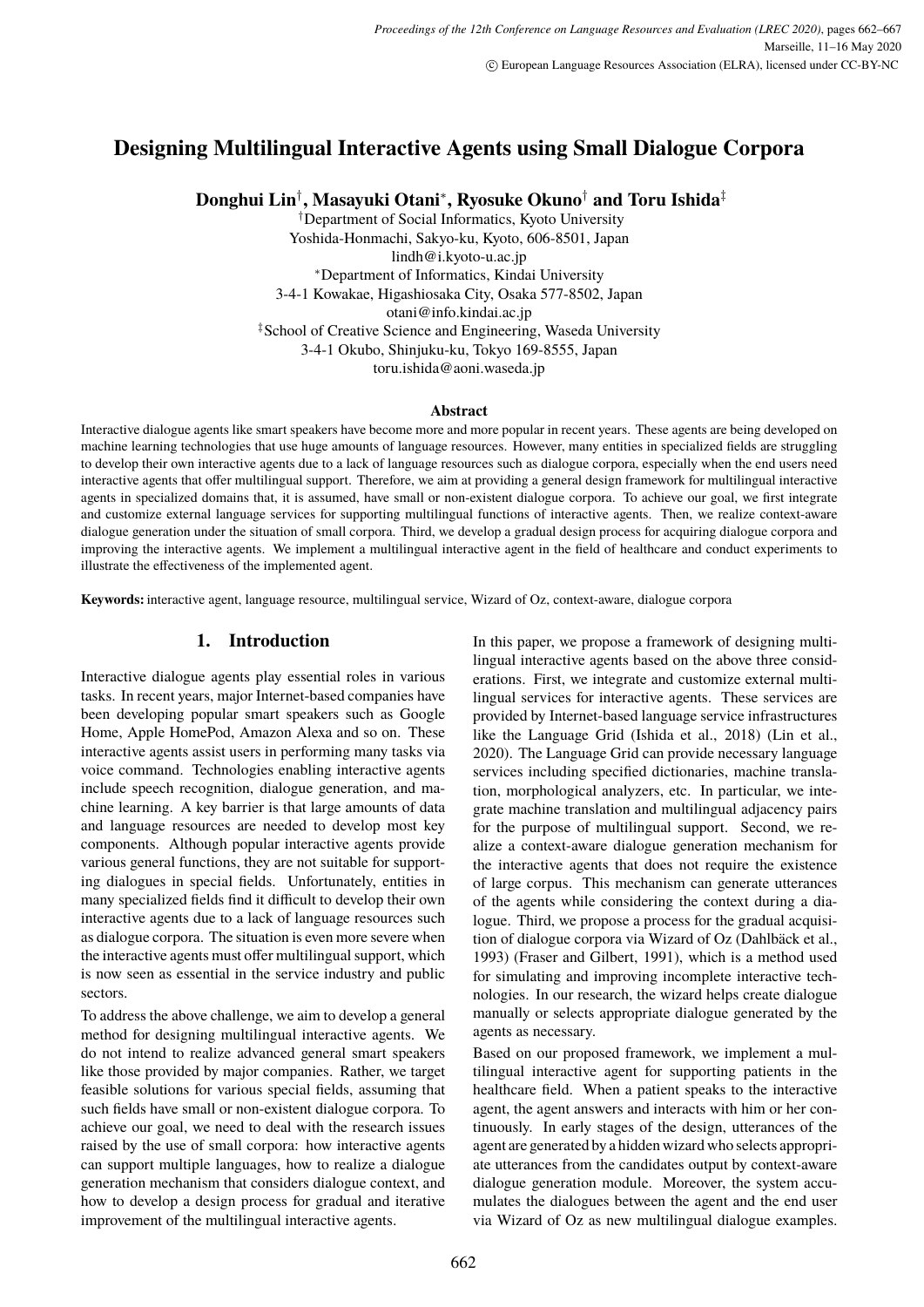Therefore, the interactive agent can gradually get more accurate dialogue examples until the wizard completes its role. Further, we conduct a case study to illustrate the effectiveness of our work by analyzing both the translation quality and context awareness of multilingual interactive agents.

## **2. Related Work**

In previous research, the architecture of a human-computer dialogue is based on the retrieval model, which consists of a chain of five components: speech recognition, natural language understanding, dialogue manager, natural language generation and speech synthesis [\(Pietquin, 2005\)](#page-0-0). When a user speaks to the system, the speech recognition accepts the utterance and converts the sound into a sentence. Next, the system retrieves the meaning of the sentence in the process of natural language understanding. The processes, which include speech recognition and natural language understanding, are also called the input system. After the input system, the dialogue manager adopts a strategy that determines how the system should respond to the end user. When the response strategy is found, the natural language generation system makes a sentence and the speech synthesis system converts the words into audio data. The dialogue systems of previous studies can be classified into two major groups: task-oriented systems and chat-oriented systems. The purpose of task-oriented dialogue systems is to help perform certain tasks [\(Busemann et al., 1997\)](#page-0-0) [\(Seneff and](#page-0-0) [Polifroni, 2000\)](#page-0-0). On the other hand, chat-oriented dialogue systems not only aim at performing tasks, but also playing games, conducting dialogues or entertaining. For example, IRIS (Informal Response Interactive System) [\(Banchs and](#page-0-0) [Li, 2012\)](#page-0-0), a typical chat-oriented dialogue system, is an example-based dialogue system based on the vector space retrieval model and implements chat using a dual search strategy from a collection of dialogues in movies. In this paper, we aim to design interactive agents based on the vector space retrieval model for the chat-oriented dialogue system. However, we need to address several issues as we described in the previous section.

Context is recognized as an important consideration in many dialogue generation studies. Williams et. al used a partially observable Markov decision process for a spoken dialogue system [\(Williams and Young, 2007\)](#page-0-0). The dialogue system is a task-oriented system and supports ticket purchases. Unfortunately, this system cannot satisfy the requirements of chat-oriented systems. In recent years, machine learning approaches have been proposed to deal with dialogue context. For example, Serban et. al used a recurrent neural network (RNN) in order to consider utterance history over a dialogue [\(Serban et al., 2016\)](#page-0-0). However, most machine learning approaches assume the availability of significant amounts of dialogue corpora. In contrast, we aim to handle the context-aware issue given the existence of only small corpora.

## **3. Conceptual Framework**

To realize the multilingual interactive agents, we need to (1) consider the multilingual support in interactive agents, (2) provide a dialogue generation mechanism that considers dialogue context, and (3) develop a design process for gradual improvement of interactive agents.

## **3.1. Language Service Integration and Customization for Multilingual Support**

In order to solve the first issue, we use external language services including machine translators, morphological analyzers, dictionaries, parallel texts, etc. However, we need to customize the most suitable language services available for different languages and specialized domains. We can use the Language Grid [\(Ishida et al., 2018\)](#page-0-0) [\(Lin et al., 2020\)](#page-0-0), a multilingual service platform that allow users to share language resources as services on the Internet. There are two classes of language services provided on the Language Grid: atomic services and composite services. In our proposed framework, we integrate composite machine translation services with domain dictionaries and customize the services for different situations. This last action is extremely important because we assume that the interactive agents will be used in more specialized domains like healthcare, public sectors, shopping centers and so on.

To improve the translation quality for the purpose of realizing enhanced interactive agents, we create a new language service on the Language Grid. The new service uses multilingual dialogue examples including pairs of questions and answers in dialogues in multiple languages, which we call multilingual adjacency pairs, that can well present the dialogue. An example of multilingual adjacency pairs in English and Spanish consist of a set of utterances by two speakers with each utterance in both two languages. One of the pairs has "What is your name?" and "My name is John Smith." The other has " $i$ Cómo te llamas?" and "Me llamo John Smith." Since the multilingual adjacency pairs are created based on multilingual parallel texts, high translation quality is assured. The multilingual adjacency pair service can be implemented and deployed as a Web service by wrapping the database of multilingual adjacency pairs and providing functions like dialogue search and translation. In our proposed framework, the interactive agents use two language services: the composite machine translation service and the multilingual adjacency pair service. Accumulating more and more multilingual adjacency pairs will improve the translation quality.

## **3.2. Search System for Context-aware Dialogue Generation**

To deal with the second issue, we propose a search system for dialogue recommendation based on the vector space retrieval model. In the search system, the interactive agents make utterances by searching from the multilingual adjacency pairs based on the similarity calculation between the user's latest utterance and the utterances in the adjacency pairs. The system first vectorizes the utterances made in a dialogue between the agent and the user. We use the TF-IDF weighting scheme [\(Salton and Buckley, 1988\)](#page-0-0), which is the standard bag-of-words weighting scheme and well supports the vector space retrieval model. The vector representation of utterances can be realized based on the work of Han et. al [\(Han and Karypis, 2000\)](#page-0-0). Then, we use the cosine similarity to calculate the similarity between the utterances.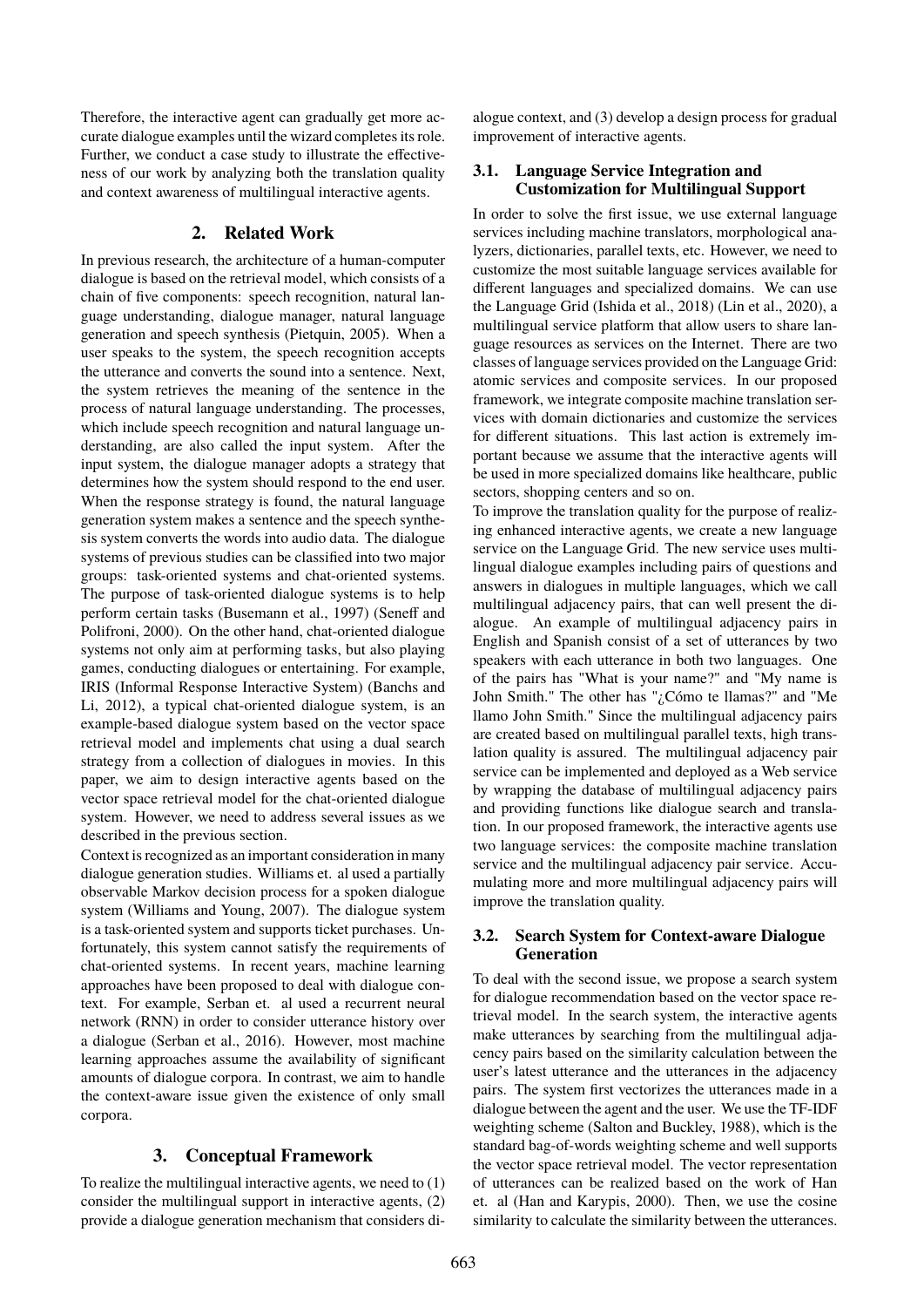This basic recommendation method we mention above, however, does not consider contextual information in the dialogue. Therefore, it is not suitable for our purpose. In this paper, we consider the contextual information based on the following two factors. One factor is that the latest utterance by the user does not always provide useful contextual information. For example, "I like a hamburger." is an utterance that does provide contextual information, while "No." is an utterance that does not contribute such information. Therefore, we introduce the concept of *speciality* to represent the degree of an utterance's contribution to the contextual information. The other factor is that the basic recommendation method cannot react when the topic of the dialogue is changed. Hence, we add weights to the vectors when organizing them. Concretely, when appending the weights, it is natural that old utterances are regarded as less important and new utterances are seen as more important. Here we introduce the concept of *freshness* to represent the degree of an utterance's importance to the current context. Then, we modify the basic recommendation method that does not consider any contextual information by combining *speciality* and *freshness* as the weights of each vector of an utterance. Since we focus on introducing the concept of *speciality* and *freshness*, we omit the detailed calculation equations in this paper. It is noted that the proposed method is independent of the size of the corpus, and so can be used with small dialogue corpora.

## **3.3. Gradual Acquisition of Dialogue Corpora via Wizard of Oz**

To realize a context-aware multilingual interactive agent, the third issue is to ensure the quality of the dialogues generated by the agents. However, it is difficult to realize an interactive agent that can provide high quality dialogues automatically from an early stage when the dialogue corpora is small or even does not exist at all. Therefore, it is important to consider how to develop a design process that offers gradual and iterative improvement of the multilingual interactive agents.

Previous studies have widely used Wizard of Oz for prototyping and evaluating dialogue-based computer systems. Furthermore, this method is also applied for designing envisioned systems iteratively. For instance, Klemmer et. al suggested SUEDE [\(Klemmer et al., 2000\)](#page-0-0), which is a speech interface prototyping tool that provides iterative design. In this research, we apply Wizard of Oz to prototype and design the multilingual interactive agent gradually because the agent has to ensure the quality of dialogues, especially from the viewpoint of translation quality and dialogue breakdown due to missing contexts. Specifically, the system first generates a ranked list of candidate answers by using a search system for dialogue recommendation. The wizard then selects a most appropriate candidate from the list or types a new utterance if there is no appropriate answer in the candidate list. The system uses translation services since we assume that the wizard and the user speak different languages.

To enhance agent quality, our framework enables the system to acquire multilingual adjacency pairs by gradually accumulating new pairs from dialogues. This function is invoked after a wizard selects an appropriate utterance or creates a new utterance to respond to the user. The answer of the wizard and the utterance of the user are regarded as a new adjacency pair. The new adjacency pair is then added to the dialogue corpus together with its translation into every language in the system. The advantages of this function are as follows: (1) since the number of candidates is increased, the range of choices provided to the end user is enhanced; (2) the candidate answers to the questions always include the answer that was actually selected before, i.e., it may be similar to the correct answer as determined by the context. When the system has adequate examples, the agent will be able to select the most appropriate answer greedily with some criteria.

#### **4. Implementation**

Fig. [1](#page-2-0) shows the implemented architecture of the proposed multilingual interactive agents. The implemented system consists of the following components: (1) the interactive agent interface accessed by end users, (2) the translation service, which translate the user's utterances and the wizard's answers, (3) a search system that receives the translated utterances from the translation service interface and locates, by the context-aware recommendation method, the corresponding candidate answers from the multilingual adjacency pairs, and (4) the interface for the wizard, which shows the candidate answers and receives the answers from the wizard. The database of multilingual adjacency pairs is deployed as the language service to provide accurate translation to the end users.



<span id="page-2-0"></span>Figure 1: Implementation of multilingual interactive agents

We realize an interactive agent using multilingual dialogue examples from the healthcare field as the initial data. Here we show how the multilingual interactive agent interacts with the user through Wizard of Oz. We explain the case in which the end user is an English speaker and the wizard is a Japanese speaker. First, the end user speaks to the agent. For example, the end user says, "My leg hurts." The system translates the utterance into the wizard's language by the translation service, which can either be a composite machine translation service or a multilingual adjacency pair service. The agent responds to the user through the following process as shown in Fig. [1](#page-2-0) : (1) the system searches for candidate answers from among adjacency pairs based on the context-aware method by considering the dialogue history; (2) the search system then provides the candidate answers,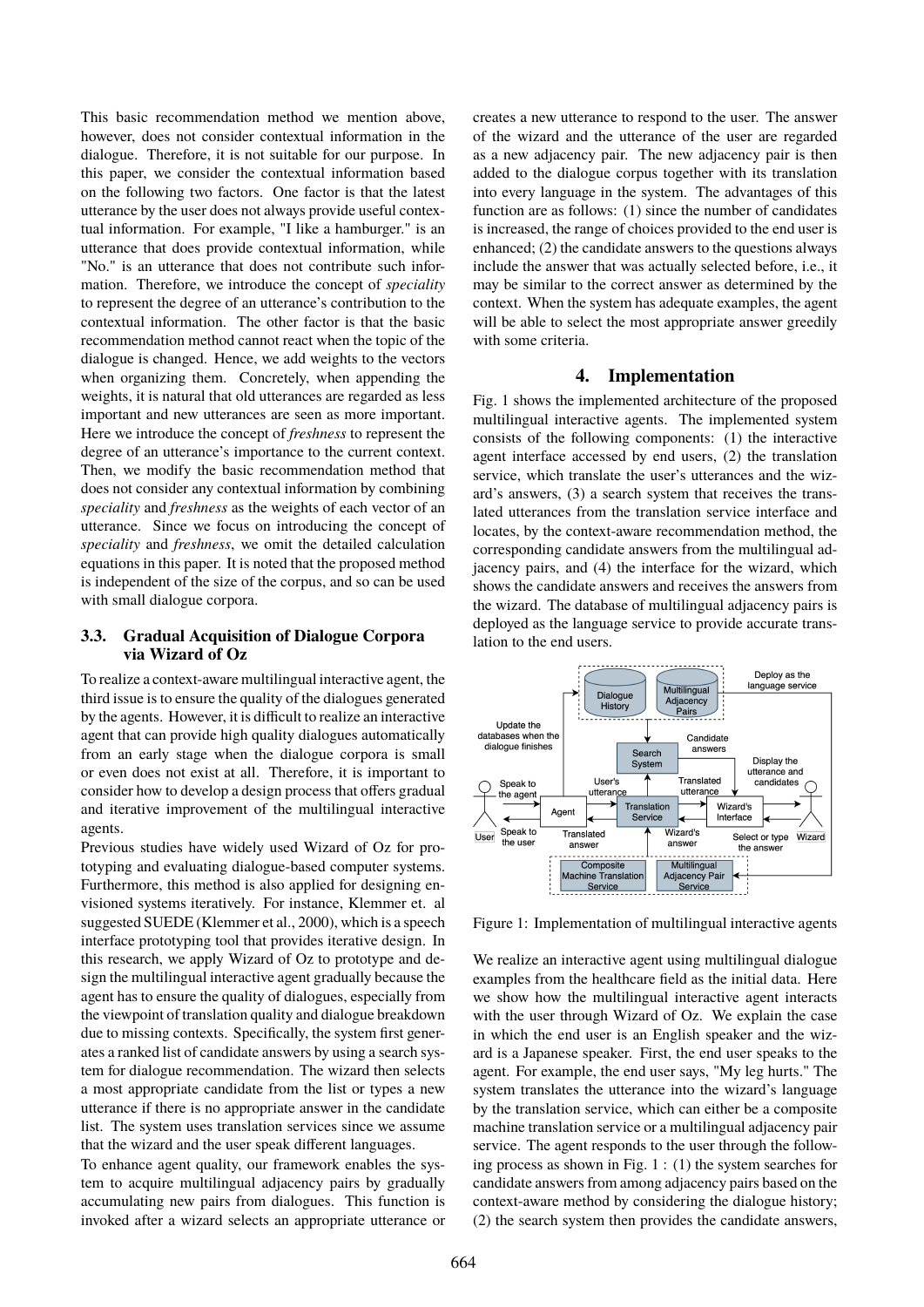which are displayed on the interface to the wizard together with the translated utterance from the user; (3) the wizard selects an answer from among the candidates. For example, the wizard selects "When did the hurting start?" If there is no appropriate answer among the candidate answers, the wizard types a new utterance by free text in Japanese; (4) if the wizard selects an answer from the candidate list, the answer will be translated by the multilingual adjacency pair service. Otherwise, the answer will be translated by the composite machine translation service; (5) the translated answer is delivered to the agent which utters it to the end user via the text-to-speech service; (6) The agent updates the dialogue history and appends new adjacency pairs after speaking to the user. As the dialogue history increases, the performance of the interactive agent is gradually improved because the multilingual adjacency pairs are accumulated during the dialogues.

#### **5. Evaluation**

In this section, we conduct experiments in the healthcare field to evaluate the proposed framework. In the experiment, an English speaking user is the patient while the implemented agent is the doctor. We use the criterion of translation quality to confirm the effect of the gradual acquisition of multilingual adjacency pairs, and use the criterion of context awareness to confirm the effect of considering contextual information in improving the interactive agent quality. We do not use the speech recognition service or the speech synthesis service in order to focus on evaluating the dialogue generation mechanism and multilingual support.

The dialogue data used in the experiments was provided by NPO Center for Multicultural Society Kyoto. The data was drawn from scenarios created for developing human resources for medical professionals and translators. This data includes three parallel manual translations: Japanese, English, and Chinese. It has 45 dialogues for hospital situations and 1,206 utterances. The utterances in the data are made by a patient, a doctor and so on. We generated 300 multilingual adjacency pairs from the data.

#### **5.1. Analysis of Translation Quality**

We show evaluation results on the improvement of the multilingual interactive agents through the gradual acquisition of adjacency pairs. To prepare for the evaluation, we made 9 blocks from 45 situations from the real data described above. We used 9 time-series phases to simulate the timings of gradual acquisition of adjacency pairs. In the experiment setting, the interactive agent only acquires multilingual adjacency pairs of 5 situations in phase 1. In each next phase, the interactive agent acquires adjacency pairs of 5 more situations. In phase 9, the agent acquires adjacency pairs of all 45 situations from the real data. When the interactive agent acquires more adjacency pairs, there are more chances for the agent to use the multilingual adjacency pair service (higher quality) rather than machine translation service (relatively lower quality) for translating utterances during the dialogues. Therefore, the service quality should increase.

Figure [2](#page-3-0) shows the translation quality of utterances in the experiments. Translation quality is evaluated with dialogues of 5 random situations from the real data. The translation quality was scored by 7 bilinguals on a scale of 1 to 5 ("1" is extremely poor, and "5" is perfect). If an ideal multilingual interactive agent were realized, the translation quality would be 5. The horizontal axis in Fig. [2](#page-3-0) shows the number of blocks used in the experiment and the vertical one plots the translation quality. The star-marked line indicates the evaluated translation quality achieved when the interactive agent did not use multilingual adjacency pairs and used only machine translation. The value does not depend on the number of corpora and the result of the translation quality is 3.21. The circle-marked line plots the transition in translation quality when the proposed interactive agent was used. When the agent acquired the first block, the result was 3.44. The evaluated translation quality when the agent had all corpora was 4.18. The result shows the effectiveness of the gradual acquisition of dialogue corpora for improving translation quality. The result also implies that the role of wizard is important in the early stages of designing a multilingual interactive agent when only small dialogue corpora are available.



<span id="page-3-0"></span>Figure 2: Improvement of translation quality with the gradual acquisition of dialogue corpus

#### **5.2. Analysis of Context Awareness**

We first use a case study to show the effectiveness of the search system for context-aware dialogue generation. In the case, the patient has a chest pain and the agent tries to find the cause. We assume the dialogue shown in Table [1](#page-3-1) and consider how to recommend the agent to continue this dialogue.

Table 1: Dialogue example between a patient and an agent

<span id="page-3-1"></span>

| Speaker | Utterance                            |  |
|---------|--------------------------------------|--|
| Patient | I have a pain in my chest.           |  |
| Agent   | When did the pain start?             |  |
|         | (Translated from Japanese)           |  |
| Patient | When I was running, I felt the pain. |  |
| Agent   | OK, I see. Do you smoke?             |  |
|         | (Translated from Japanese)           |  |
| Patient | No.                                  |  |

We explain the behavior of an agent whose system did not use the contextual information. The system performed a basic cosine similarity calculation between the latest utterance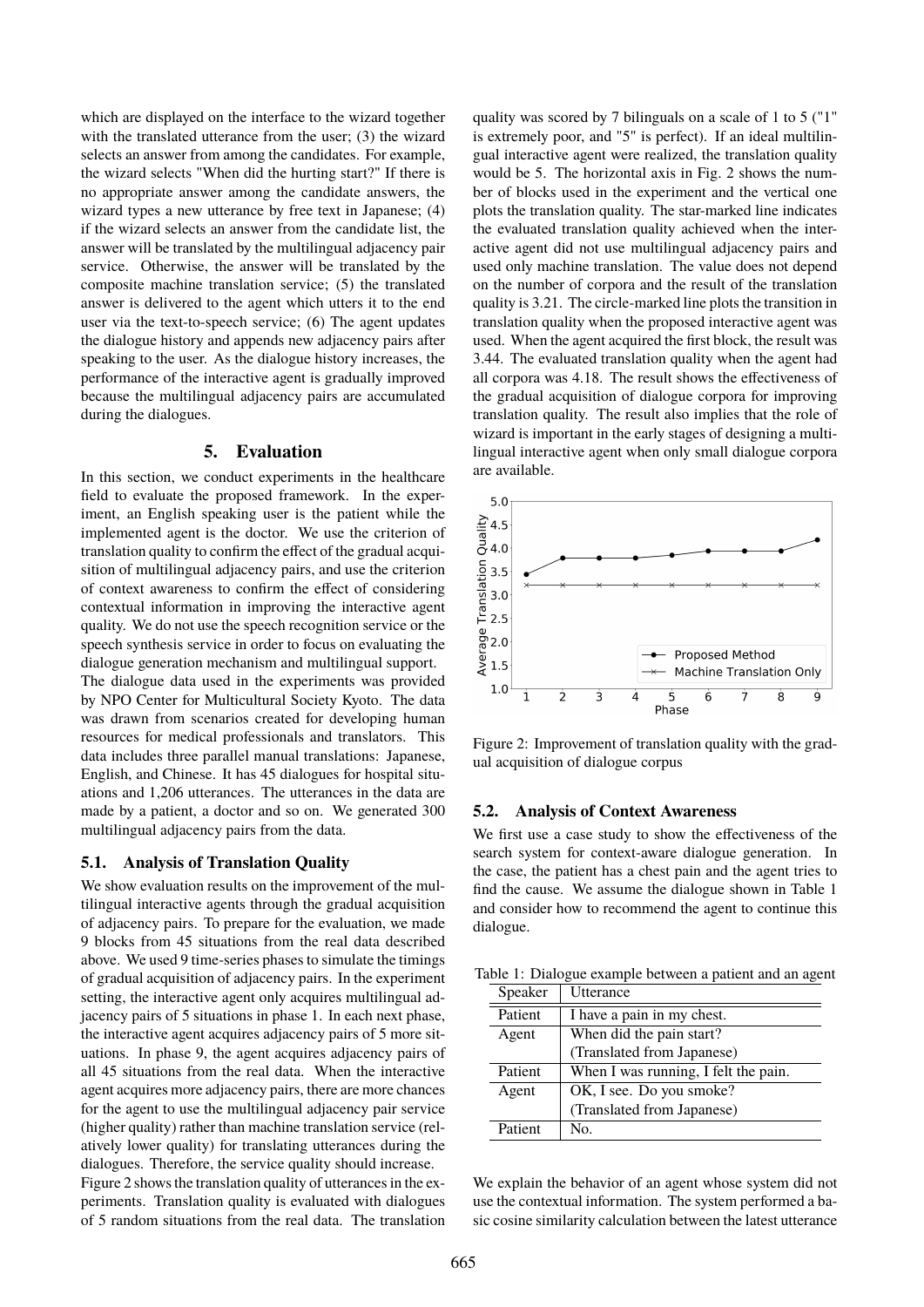| .  Contentante externate for the experient in those I have on extinuing evilyone information |                                                                  |        |                 |  |
|----------------------------------------------------------------------------------------------|------------------------------------------------------------------|--------|-----------------|--|
|                                                                                              | Ranking   Candidate (translated from Japanese)                   |        | Appropriateness |  |
| No. 1                                                                                        | Do you prefer fatty food such as fried food and meat?            |        | Not appropriate |  |
| No. $2$                                                                                      | Did your parents have convulsions like that in their childhood?  |        | Not appropriate |  |
| No. 3                                                                                        | Please come back to the examination room again after your tests. |        | Not appropriate |  |
| No. $4$                                                                                      | I'll wrap tourniquet around your arm and insert a needle.        |        | Not appropriate |  |
|                                                                                              | Do you feel numbness in your fingertips?                         |        |                 |  |
| No. 5                                                                                        | Are you taking any medicine regularly?                           | 0.4648 | Not appropriate |  |

<span id="page-4-0"></span>Table 2: Candidate utterances for the agent in Table [1](#page-3-1) without utilizing contextual information

<span id="page-4-1"></span>Table 3: Candidate utterances for the agent in Table [1](#page-3-1) with utilizing contextual information

| Ranking $\vert$ | Candidate (translated from Japanese)                             |        | Appropriateness |
|-----------------|------------------------------------------------------------------|--------|-----------------|
| No. 1           | Do you still feel pain?                                          |        | Appropriate     |
| No. $2$         | Do you prefer fatty food such as fried food and meat?            |        | Not appropriate |
| No. $3$         | Tell me more about the pain. What does it feel like?             |        | Appropriate     |
| No. $4$         | You may be in a condition where your past fatigue emerged all at |        | Appropriate     |
|                 | once.                                                            |        |                 |
| No. 5           | Did your parents have convulsions like that in their childhood?  | 0.1637 | Not appropriate |

and the utterances in the multilingual adjacency pairs without considering *speciality* or *freshness* described in Sect. 3.2. When the agent received the latest utterance, the dialogue system gave the wizard candidates such as those in Table [2.](#page-4-0) The scores shown in Table [2](#page-4-0) are cosine similarities between the latest utterances of the end user and utterances in the adjacency pairs that have the candidates. The right side of the score indicates whether the candidate is appropriate as a response for continuing the dialogue in Table [1](#page-3-1) or not. For example, the adjacency pair of the first candidate is "No." and "Do you prefer fatty food such as fried food and meat?" It means that the latest utterance "No." is identical to the former of the adjacency pair. Thus, the system regards it as the most suitable. However, the candidates are not related to the affected area or the context. It is obvious that such candidates are not suitable as the interactive agent utterances in context. On the other hand, when the system handled the contextual information by considering *speciality* and *freshness*, the system suggested the candidates as shown in Table [3.](#page-4-1) This case indicates that the proposed search system for context-aware dialogue generation can suggest candidates to the wizard from a broad perspective, especially when a user's utterance has scant contextual information such as the utterance "No."

We also conducted a quantitative analysis by evaluating 8 situations as shown in Table [4.](#page-4-2) Each dialogue has two exchanges between a patient and the agent. We evaluated candidates which the search system made a suggestion to the wizard when the end user spoke the latest utterance. The latest utterances in situations 1-4 are common phrases and have no contextual information (e.g., "Yes." "Of course." etc.) while those in situations 5-8 are not common and have contextual information (e.g., "I cannot fall asleep at all." "From a week ago." etc.). For each situation, we compare 10 candidates suggested by the two mechanisms: one considers context (the proposed method), and the other does not (the non-context-aware method). We use Mean Average Precision (MAP) of appropriateness of recommended utterances as the evaluation criterion, which is a well-known criterion for information retrieval systems and recommender systems [\(Sanderson and Zobel, 2005\)](#page-0-0).

<span id="page-4-2"></span>Table 4: The 8 situations used for evaluating the context awareness of the proposed method

| No.            | Situation         | <b>Latest Remark</b>                     |
|----------------|-------------------|------------------------------------------|
| 1              | Chest pain        | No.                                      |
| $\overline{2}$ | Breathing problem | Yes.                                     |
| $\overline{3}$ | Hyperglycemia     | No.                                      |
| $\overline{4}$ | Toothache         | Of course.                               |
| $\overline{5}$ | Stomachache       | I feel pain when I press down.           |
| 6              | Itchy eyes        | $\overline{\text{My}}$ vision is glared. |
| 7              | Painful urination | From a week ago.                         |
| 8              | Fever             | I cannot fall as leep at all.            |

Figure [3](#page-5-0) and Fig. [4](#page-5-1) show the comparison results of MAP values for recommendation appropriateness in 8 different situations. The result in Fig. [3](#page-5-0) shows that MAP of the proposed method is higher than that of the method that did not consider the contextual information in situation 1- 4. Especially in situation 4, the method that did not use the dialogue history was not able to suggest appropriate candidates and the wizard could not help but input a new utterance and use the machine translation service. The result in Fig. [4](#page-5-1) shows that MAP of the proposed method was as high as that of the method that did not consider the contextual information in situation 5-8. In particular, the MAP averages of the two methods are almost the same, which means that the two methods do not differ much if the latest utterance also contains enough contextual information to well guide the recommendation. In summary, the results confirm the effectiveness of the search system for contextaware dialogue generation.